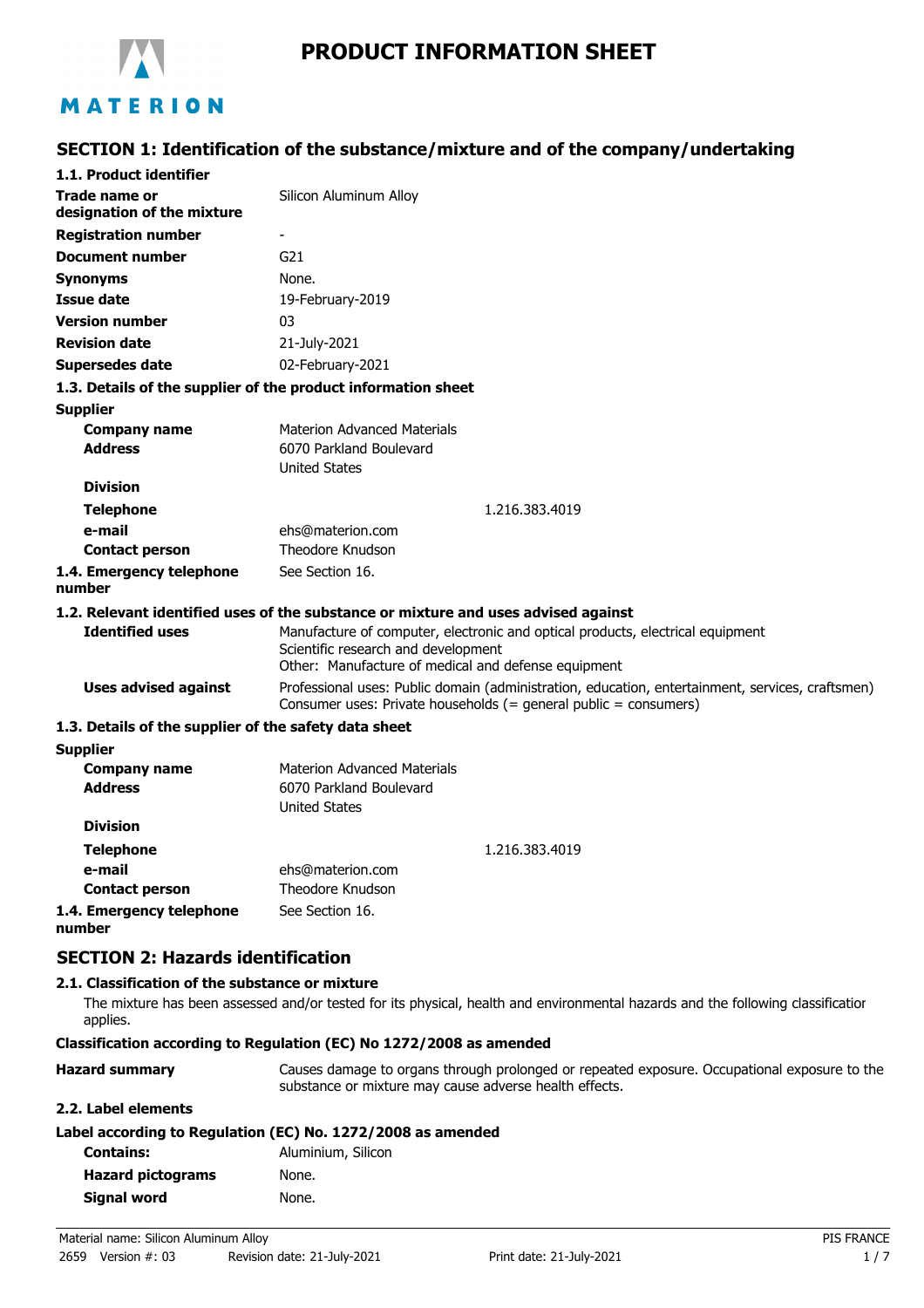| <b>Hazard statements</b>          | The material as sold in solid form is generally not considered hazardous. However, if the process<br>involves grinding, melting, cutting or any other process that causes a release of dust or fumes,<br>hazardous levels of airborne particulate could be generated. |
|-----------------------------------|-----------------------------------------------------------------------------------------------------------------------------------------------------------------------------------------------------------------------------------------------------------------------|
| <b>Precautionary statements</b>   |                                                                                                                                                                                                                                                                       |
| <b>Prevention</b>                 | Observe good industrial hygiene practices.                                                                                                                                                                                                                            |
| <b>Response</b>                   |                                                                                                                                                                                                                                                                       |
| P314                              | Get medical advice/attention if you feel unwell.                                                                                                                                                                                                                      |
| <b>Storage</b>                    | Store away from incompatible materials.                                                                                                                                                                                                                               |
| <b>Disposal</b>                   |                                                                                                                                                                                                                                                                       |
| P501                              | Dispose of contents/container in accordance with local/regional/national/international regulations.                                                                                                                                                                   |
| Supplemental label<br>information | For further information, please contact the Product Stewardship Department at $+1.800.862.4118$ .                                                                                                                                                                     |
| 2.3. Other hazards                | Not a PBT or vPvB substance or mixture.                                                                                                                                                                                                                               |
|                                   |                                                                                                                                                                                                                                                                       |

## **SECTION 3: Composition/information on ingredients**

## **3.2. Mixtures**

### **General information**

| <b>Chemical name</b> |                          | $\frac{0}{0}$ | No.                    | CAS-No. / EC REACH Registration No. Index No. |                          | <b>Notes</b> |
|----------------------|--------------------------|---------------|------------------------|-----------------------------------------------|--------------------------|--------------|
| Silicon              |                          | $75 - 90$     | 7440-21-3<br>231-130-8 |                                               | $\overline{\phantom{0}}$ |              |
|                      | <b>Classification: -</b> |               |                        |                                               |                          |              |
| Aluminium            |                          | $10 - 25$     | 7429-90-5<br>231-072-3 | 01-2119529243-45-0056 013-002-00-1            |                          |              |
|                      | <b>Classification: -</b> |               |                        |                                               |                          |              |

## **SECTION 4: First aid measures**

| General information                                                                      | If you feel unwell, seek medical advice (show the label where possible). Ensure that medical<br>personnel are aware of the material(s) involved, and take precautions to protect themselves. |
|------------------------------------------------------------------------------------------|----------------------------------------------------------------------------------------------------------------------------------------------------------------------------------------------|
| 4.1. Description of first aid measures                                                   |                                                                                                                                                                                              |
| <b>Inhalation</b>                                                                        | Move to fresh air. Call a physician if symptoms develop or persist.                                                                                                                          |
| <b>Skin contact</b>                                                                      | Wash off with soap and water. Get medical attention if irritation develops and persists.                                                                                                     |
| Eye contact                                                                              | Rinse with water. Get medical attention if irritation develops and persists.                                                                                                                 |
| <b>Ingestion</b>                                                                         | Rinse mouth. Get medical attention if symptoms occur.                                                                                                                                        |
| 4.2. Most important<br>symptoms and effects, both<br>acute and delayed                   | Under normal conditions of intended use, this material does not pose a risk to health.                                                                                                       |
| 4.3. Indication of any<br>immediate medical attention<br>and special treatment<br>needed | Not available.                                                                                                                                                                               |
|                                                                                          |                                                                                                                                                                                              |

## **SECTION 5: Firefighting measures**

| <b>General fire hazards</b>                                                                | No unusual fire or explosion hazards noted.                                                |
|--------------------------------------------------------------------------------------------|--------------------------------------------------------------------------------------------|
| 5.1. Extinguishing media<br>Suitable extinguishing<br>media                                | Powder. Dry sand.                                                                          |
| Unsuitable extinguishing<br>media                                                          | Carbon dioxide (CO2).                                                                      |
| 5.2. Special hazards arising<br>from the substance or<br>mixture                           | Non-combustible, substance itself does not burn.                                           |
| 5.3. Advice for firefighters<br><b>Special protective</b><br>equipment for<br>firefighters | Wear suitable protective equipment.                                                        |
| <b>Special firefighting</b><br>procedures                                                  | Move containers from fire area if you can do so without risk.                              |
| <b>Specific methods</b>                                                                    | Use standard firefighting procedures and consider the hazards of other involved materials. |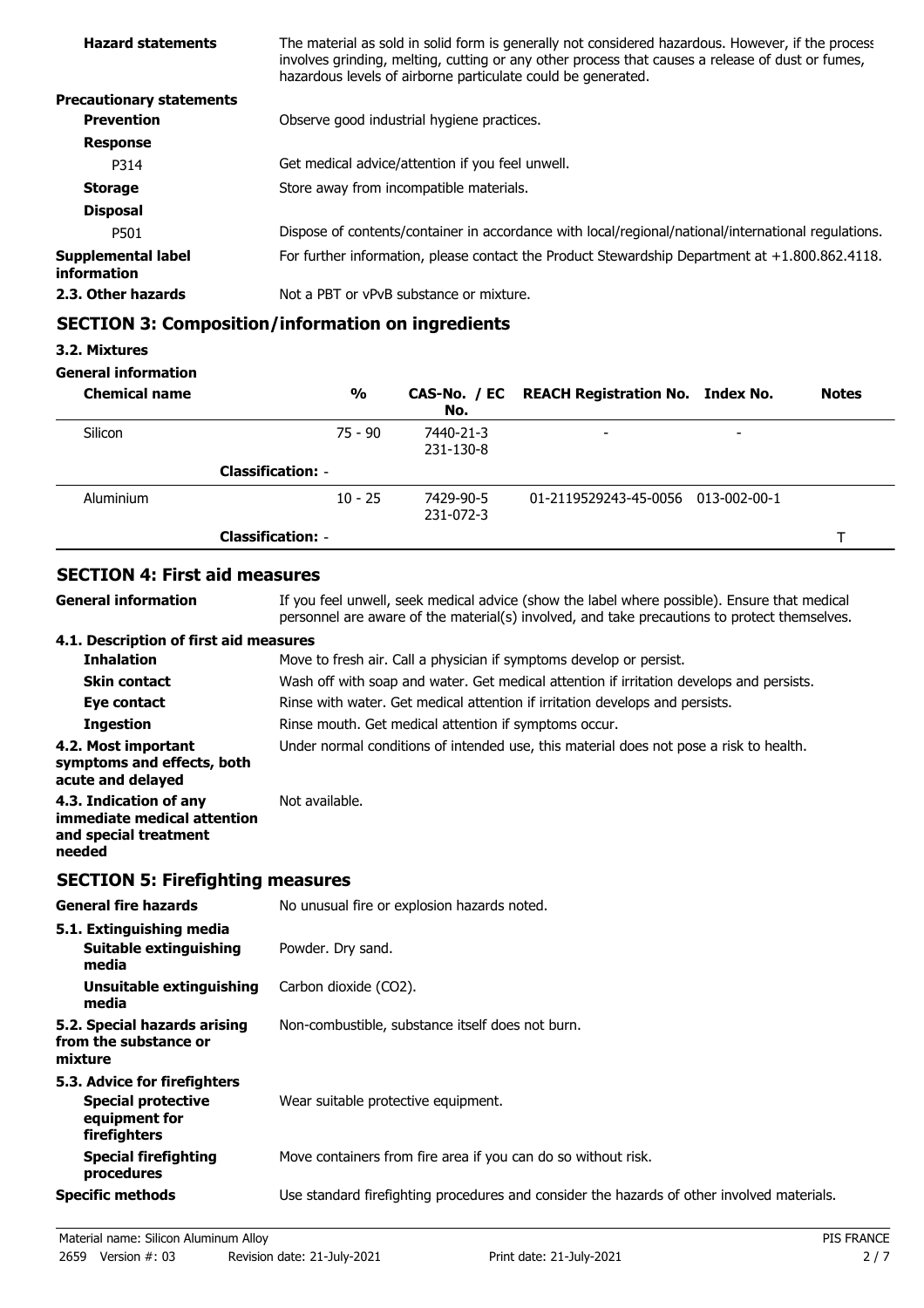## **SECTION 6: Accidental release measures**

|                                                              | 6.1. Personal precautions, protective equipment and emergency procedures                           |
|--------------------------------------------------------------|----------------------------------------------------------------------------------------------------|
| For non-emergency<br>personnel                               | Keep unnecessary personnel away. For personal protection, see section 8 of the PIS.                |
| For emergency<br>responders                                  | Keep unnecessary personnel away. Use personal protection recommended in Section 8 of the PIS.      |
| 6.2. Environmental<br>precautions                            | No special environmental precautions required.                                                     |
| 6.3. Methods and material for<br>containment and cleaning up | Stop the flow of material, if this is without risk. For waste disposal, see section 13 of the PIS. |
| 6.4. Reference to other<br>sections                          | For personal protection, see section 8 of the PIS. For waste disposal, see section 13 of the PIS.  |
| <b>SECTION 7: Handling and storage</b>                       |                                                                                                    |

## **7.1. Precautions for safe** Observe good industrial hygiene practices. **handling 7.2. Conditions for safe** Store away from incompatible materials (see Section 10 of the PIS). **storage, including any**

**7.3. Specific end use(s)** Not available.

## **SECTION 8: Exposure controls/personal protection**

## **8.1. Control parameters**

**incompatibilities**

## **Occupational exposure limits**

| <b>Components</b>                                    | France. Threshold Limit Values (VLEP) for Occupational Exposure to Chemicals in France, INRS ED 984<br><b>Type</b>                                                                                                                                                                                                                                                 | <b>Value</b>     | Form          |  |
|------------------------------------------------------|--------------------------------------------------------------------------------------------------------------------------------------------------------------------------------------------------------------------------------------------------------------------------------------------------------------------------------------------------------------------|------------------|---------------|--|
| Aluminium (CAS 7429-90-5)                            | <b>VME</b>                                                                                                                                                                                                                                                                                                                                                         | $5 \text{ mg/m}$ | Welding fume. |  |
| <b>Regulatory status:</b> Indicative limit (VL)      |                                                                                                                                                                                                                                                                                                                                                                    |                  |               |  |
|                                                      |                                                                                                                                                                                                                                                                                                                                                                    | 5 mg/m $3$       | Dust.         |  |
| <b>Regulatory status:</b> Indicative limit (VL)      |                                                                                                                                                                                                                                                                                                                                                                    |                  |               |  |
|                                                      |                                                                                                                                                                                                                                                                                                                                                                    | $10$ mg/m $3$    |               |  |
| <b>Regulatory status:</b> Indicative limit (VL)      |                                                                                                                                                                                                                                                                                                                                                                    |                  |               |  |
| Silicon (CAS 7440-21-3)                              | <b>VME</b>                                                                                                                                                                                                                                                                                                                                                         | 10 mg/m3         |               |  |
| <b>Regulatory status:</b> Indicative limit (VL)      |                                                                                                                                                                                                                                                                                                                                                                    |                  |               |  |
| <b>Biological limit values</b>                       | No biological exposure limits noted for the ingredient(s).                                                                                                                                                                                                                                                                                                         |                  |               |  |
| <b>Recommended monitoring</b><br>procedures          | Follow standard monitoring procedures.                                                                                                                                                                                                                                                                                                                             |                  |               |  |
| Derived no effect levels<br>(DNELs)                  | Not available.                                                                                                                                                                                                                                                                                                                                                     |                  |               |  |
| <b>Predicted no effect</b><br>concentrations (PNECs) | Not available.                                                                                                                                                                                                                                                                                                                                                     |                  |               |  |
| 8.2. Exposure controls                               |                                                                                                                                                                                                                                                                                                                                                                    |                  |               |  |
| <b>Appropriate engineering</b><br>controls           | Good general ventilation should be used. Ventilation rates should be matched to conditions. If<br>applicable, use process enclosures, local exhaust ventilation, or other engineering controls to<br>maintain airborne levels below recommended exposure limits. If exposure limits have not been<br>established, maintain airborne levels to an acceptable level. |                  |               |  |
|                                                      | Individual protection measures, such as personal protective equipment                                                                                                                                                                                                                                                                                              |                  |               |  |
| <b>General information</b>                           | Not available.                                                                                                                                                                                                                                                                                                                                                     |                  |               |  |
| Eye/face protection                                  | If contact is likely, safety glasses with side shields are recommended.                                                                                                                                                                                                                                                                                            |                  |               |  |
| <b>Skin protection</b>                               |                                                                                                                                                                                                                                                                                                                                                                    |                  |               |  |
| - Hand protection                                    | Wear gloves to prevent metal cuts and skin abrasions during handling.                                                                                                                                                                                                                                                                                              |                  |               |  |
| - Other                                              | Wear suitable protective clothing.                                                                                                                                                                                                                                                                                                                                 |                  |               |  |
| <b>Respiratory protection</b>                        | In case of insufficient ventilation, wear suitable respiratory equipment.                                                                                                                                                                                                                                                                                          |                  |               |  |
| <b>Thermal hazards</b>                               | Wear appropriate thermal protective clothing, when necessary.                                                                                                                                                                                                                                                                                                      |                  |               |  |
| <b>Hygiene measures</b>                              | Always observe good personal hygiene measures, such as washing after handling the material and<br>before eating, drinking, and/or smoking. Routinely wash work clothing and protective equipment to<br>remove contaminants.                                                                                                                                        |                  |               |  |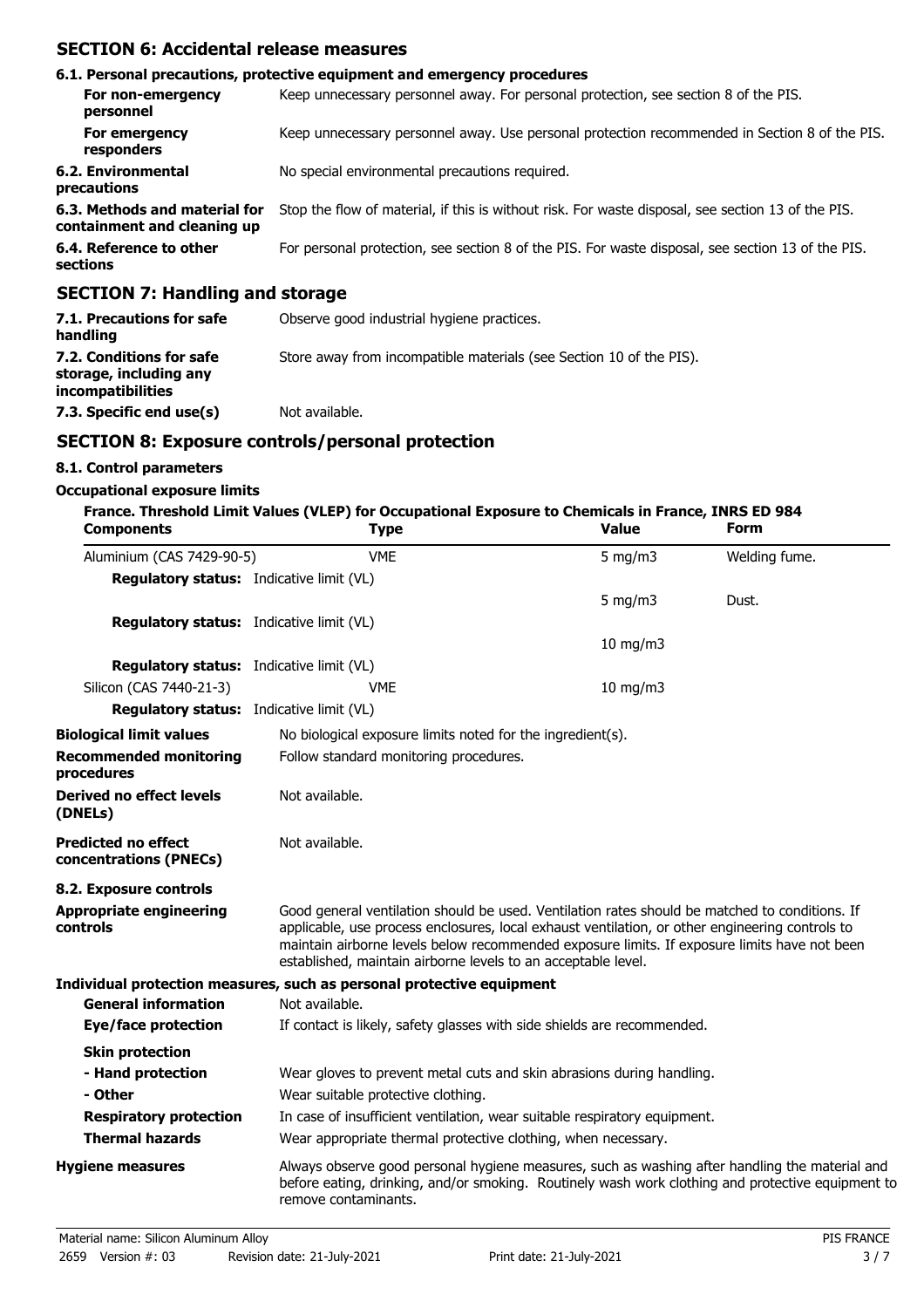Good general ventilation should be used. Ventilation rates should be matched to conditions. If applicable, use process enclosures, local exhaust ventilation, or other engineering controls to maintain airborne levels below recommended exposure limits. If exposure limits have not been established, maintain airborne levels to an acceptable level.

## **SECTION 9: Physical and chemical properties**

### **9.1. Information on basic physical and chemical properties**

| <b>Appearance</b>                                  |                                                                       |  |  |
|----------------------------------------------------|-----------------------------------------------------------------------|--|--|
| <b>Physical state</b>                              | Solid.                                                                |  |  |
| <b>Form</b>                                        | Particulate.                                                          |  |  |
| Colour                                             | Grey.                                                                 |  |  |
| <b>Odour</b>                                       | None.                                                                 |  |  |
| <b>Odour threshold</b>                             | Not applicable.                                                       |  |  |
| pH                                                 | Not applicable.                                                       |  |  |
| <b>Melting point/freezing point</b>                | 580 - 1360 °C (1076 - 2480 °F) estimated / Not applicable.            |  |  |
| Initial boiling point and<br>boiling range         | Not applicable.                                                       |  |  |
| <b>Flash point</b>                                 | Not applicable.                                                       |  |  |
| <b>Evaporation rate</b>                            | Not applicable.                                                       |  |  |
| <b>Flammability (solid, gas)</b>                   | None known.                                                           |  |  |
| Upper/lower flammability or explosive limits       |                                                                       |  |  |
| <b>Explosive limit - lower (</b><br>%)             | Not applicable.                                                       |  |  |
| <b>Explosive limit - lower (</b><br>%) temperature | Not applicable.                                                       |  |  |
| <b>Explosive limit - upper</b><br>(%)              | Not applicable.                                                       |  |  |
| <b>Explosive limit - upper (</b><br>%) temperature | Not applicable.                                                       |  |  |
| <b>Vapour pressure</b>                             | Not applicable.                                                       |  |  |
| <b>Vapour density</b>                              | Not applicable.                                                       |  |  |
| <b>Relative density</b>                            | Not applicable.                                                       |  |  |
| Solubility(ies)                                    |                                                                       |  |  |
| <b>Solubility (water)</b>                          | Insoluble.                                                            |  |  |
| <b>Partition coefficient</b><br>(n-octanol/water)  | Not applicable.                                                       |  |  |
| <b>Auto-ignition temperature</b>                   | Not applicable.                                                       |  |  |
| <b>Decomposition temperature</b>                   | Not applicable.                                                       |  |  |
| <b>Viscosity</b>                                   | Not applicable.                                                       |  |  |
| <b>Explosive properties</b>                        | Not explosive.                                                        |  |  |
| <b>Oxidising properties</b>                        | Not oxidising.                                                        |  |  |
| 9.2. Other information                             |                                                                       |  |  |
| <b>Bulk density</b>                                | Not applicble.                                                        |  |  |
| <b>Density</b>                                     | 2,31 - 2,36 g/cm3                                                     |  |  |
| <b>SECTION 10: Stability and reactivity</b>        |                                                                       |  |  |
| 10.1 Poactivity                                    | The product is stable and non-reactive under normal conditions of use |  |  |

| 10.1. Reactivity                            | The product is stable and non-reactive under normal conditions of use, storage and transport. |
|---------------------------------------------|-----------------------------------------------------------------------------------------------|
| 10.2. Chemical stability                    | Material is stable under normal conditions.                                                   |
| 10.3. Possibility of hazardous<br>reactions | No dangerous reaction known under conditions of normal use.                                   |
| 10.4. Conditions to avoid                   | Contact with incompatible materials.                                                          |
| 10.5. Incompatible materials                | Acids. Alkalies.                                                                              |
| 10.6. Hazardous<br>decomposition products   | No hazardous decomposition products are known.                                                |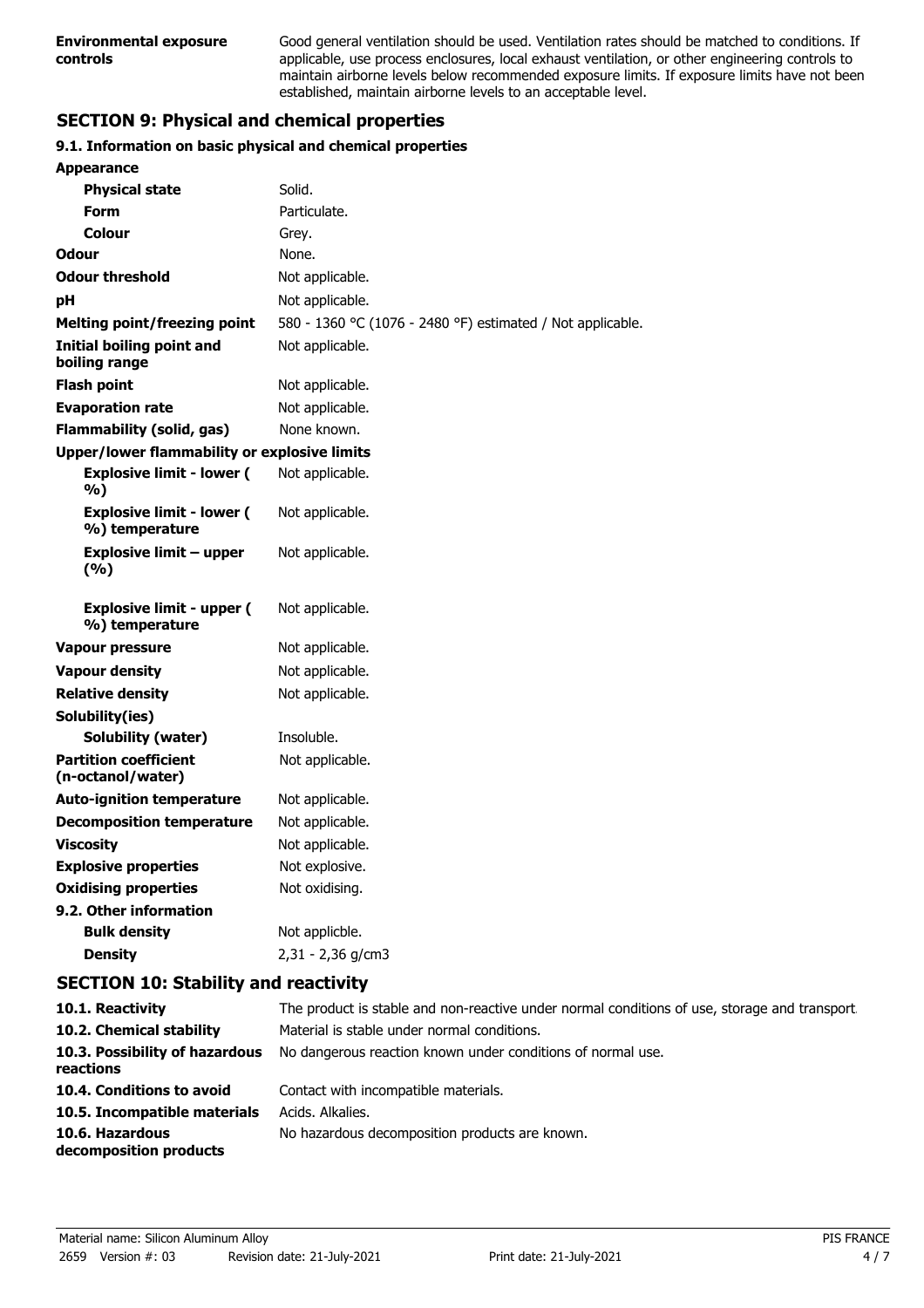## **SECTION 11: Toxicological information**

| <b>General information</b>                                 | The products are classified as articles and, as such, do not present a physical or health hazard ir<br>the present form. If the products are processed or handled in ways that generate particles (dust,<br>fume, particles and/or powder), a potential health hazard could exist and risk management<br>measures must be taken to minimize risk. |  |
|------------------------------------------------------------|---------------------------------------------------------------------------------------------------------------------------------------------------------------------------------------------------------------------------------------------------------------------------------------------------------------------------------------------------|--|
| <b>Information on likely routes of exposure</b>            |                                                                                                                                                                                                                                                                                                                                                   |  |
| <b>Inhalation</b>                                          | No adverse effects due to inhalation are expected.                                                                                                                                                                                                                                                                                                |  |
| <b>Skin contact</b>                                        | Not likely, due to the form of the product.                                                                                                                                                                                                                                                                                                       |  |
| Eye contact                                                | Not likely, due to the form of the product.                                                                                                                                                                                                                                                                                                       |  |
| <b>Ingestion</b>                                           | Expected to be a low ingestion hazard.                                                                                                                                                                                                                                                                                                            |  |
| Symptoms                                                   | None known.                                                                                                                                                                                                                                                                                                                                       |  |
| 11.1. Information on toxicological effects                 |                                                                                                                                                                                                                                                                                                                                                   |  |
| <b>Acute toxicity</b>                                      | None known.                                                                                                                                                                                                                                                                                                                                       |  |
| <b>Skin corrosion/irritation</b>                           | Not likely, due to the form of the product.                                                                                                                                                                                                                                                                                                       |  |
| Serious eye damage/eye<br>irritation                       | None known.                                                                                                                                                                                                                                                                                                                                       |  |
| <b>Respiratory sensitisation</b>                           | Not a respiratory sensitizer.                                                                                                                                                                                                                                                                                                                     |  |
| <b>Skin sensitisation</b>                                  | Not a skin sensitiser.                                                                                                                                                                                                                                                                                                                            |  |
| <b>Germ cell mutagenicity</b>                              | Not classified.                                                                                                                                                                                                                                                                                                                                   |  |
| <b>Carcinogenicity</b>                                     | Not classifiable as to carcinogenicity to humans.                                                                                                                                                                                                                                                                                                 |  |
| <b>Reproductive toxicity</b>                               | Not classified.                                                                                                                                                                                                                                                                                                                                   |  |
| <b>Specific target organ toxicity</b><br>- single exposure | Not classified.                                                                                                                                                                                                                                                                                                                                   |  |
| Specific target organ toxicity<br>- repeated exposure      | Not classified.                                                                                                                                                                                                                                                                                                                                   |  |

| - repeated exposure                     |                           |
|-----------------------------------------|---------------------------|
| <b>Aspiration hazard</b>                | Not an aspiration hazard. |
| Mixture versus substance<br>information | No information available. |
| <b>Other information</b>                | Not available.            |

## **SECTION 12: Ecological information**

**12.1. Toxicity** Based on available data, the classification criteria are not met for hazardous to the aquatic

|                                                           | environment.                                                                 |                    |                                                                                                                                                                                            |  |
|-----------------------------------------------------------|------------------------------------------------------------------------------|--------------------|--------------------------------------------------------------------------------------------------------------------------------------------------------------------------------------------|--|
| <b>Product</b>                                            |                                                                              | <b>Species</b>     | <b>Test Results</b>                                                                                                                                                                        |  |
| Silicon Aluminum Alloy                                    |                                                                              |                    |                                                                                                                                                                                            |  |
| Aquatic                                                   |                                                                              |                    |                                                                                                                                                                                            |  |
| Acute                                                     |                                                                              |                    |                                                                                                                                                                                            |  |
| Fish                                                      | LC50                                                                         | Fish.              | 1,24 mg/l, 96 hours estimated                                                                                                                                                              |  |
| 12.2. Persistence and<br>degradability                    | No data is available on the degradability of any ingredients in the mixture. |                    |                                                                                                                                                                                            |  |
| 12.3. Bioaccumulative<br>potential                        | No data available.                                                           |                    |                                                                                                                                                                                            |  |
| <b>Partition coefficient</b><br>n-octanol/water (log Kow) | Not available.                                                               |                    |                                                                                                                                                                                            |  |
| <b>Bioconcentration factor (BCF)</b>                      | Not available.                                                               |                    |                                                                                                                                                                                            |  |
| 12.4. Mobility in soil                                    |                                                                              | No data available. |                                                                                                                                                                                            |  |
| 12.5. Results of PBT and<br><b>vPvB</b> assessment        | Not a PBT or vPvB substance or mixture.                                      |                    |                                                                                                                                                                                            |  |
| 12.6. Other adverse effects                               |                                                                              |                    | No other adverse environmental effects (e.g. ozone depletion, photochemical ozone creation<br>potential, endocrine disruption, global warming potential) are expected from this component. |  |

## **SECTION 13: Disposal considerations**

### **13.1. Waste treatment methods**

#### **Residual waste**

Dispose of in accordance with local regulations. Empty containers or liners may retain some product residues. This material and its container must be disposed of in a safe manner (see: Disposal instructions).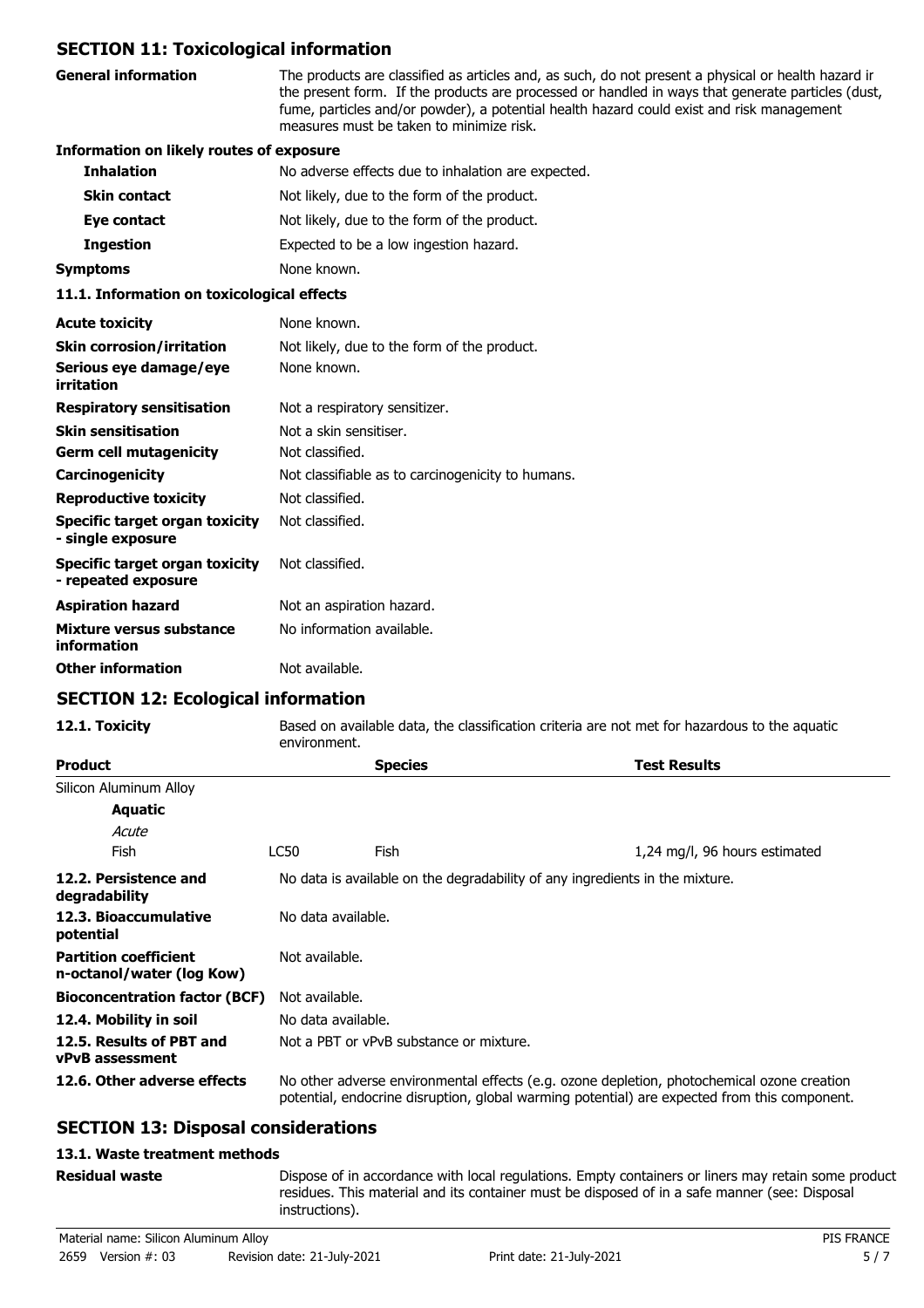| <b>Contaminated packaging</b>          | Since emptied containers may retain product residue, follow label warnings even after container is<br>emptied. Empty containers should be taken to an approved waste handling site for recycling or<br>disposal. |
|----------------------------------------|------------------------------------------------------------------------------------------------------------------------------------------------------------------------------------------------------------------|
| EU waste code                          | The Waste code should be assigned in discussion between the user, the producer and the waste<br>disposal company.                                                                                                |
| <b>Disposal</b><br>methods/information | Collect and reclaim or dispose in sealed containers at licensed waste disposal site. Dispose of<br>contents/container in accordance with local/regional/national/international regulations.                      |
| <b>Special precautions</b>             | Dispose in accordance with all applicable regulations.                                                                                                                                                           |

## **SECTION 14: Transport information**

**ADR**

14.1. - 14.6.: Not regulated as dangerous goods.

**RID**

14.1. - 14.6.: Not regulated as dangerous goods.

**ADN**

14.1. - 14.6.: Not regulated as dangerous goods.

#### **IATA**

14.1. - 14.6.: Not regulated as dangerous goods.

### **IMDG**

14.1. - 14.6.: Not regulated as dangerous goods.

## **SECTION 15: Regulatory information**

#### **15.1. Safety, health and environmental regulations/legislation specific for the substance or mixture**

#### **EU regulations**

**Regulation (EC) No. 1005/2009 on substances that deplete the ozone layer, Annex I and II, as amended** Not listed.

**Regulation (EU) 2019/1021 On persistent organic pollutants (recast), as amended**

Not listed.

**Regulation (EU) No. 649/2012 concerning the export and import of dangerous chemicals, Annex I, Part 1 as amended**

Not listed.

**Regulation (EU) No. 649/2012 concerning the export and import of dangerous chemicals, Annex I, Part 2 as amended**

Not listed.

**Regulation (EU) No. 649/2012 concerning the export and import of dangerous chemicals, Annex I, Part 3 as amended**

Not listed.

- **Regulation (EU) No. 649/2012 concerning the export and import of dangerous chemicals, Annex V as amended** Not listed.
- **Regulation (EC) No. 166/2006 Annex II Pollutant Release and Transfer Registry, as amended** Aluminium (CAS 7429-90-5)

### **Regulation (EC) No. 1907/2006, REACH Article 59(10) Candidate List as currently published by ECHA** Not listed.

### **Authorisations**

**Regulation (EC) No. 1907/2006, REACH Annex XIV Substances subject to authorization, as amended** Not listed.

#### **Restrictions on use**

**Regulation (EC) No. 1907/2006, REACH Annex XVII Substances subject to restriction on marketing and use as amended**

Not listed.

**Directive 2004/37/EC: on the protection of workers from the risks related to exposure to carcinogens and mutagens at work, as amended.**

Not listed.

### **Other EU regulations**

|                                       | Directive 2012/18/EU on major accident hazards involving dangerous substances, as amended                           |
|---------------------------------------|---------------------------------------------------------------------------------------------------------------------|
| Aluminium (CAS 7429-90-5)             |                                                                                                                     |
| <b>Other regulations</b>              | The product is classified and labelled in accordance with Regulation (EC) 1272/2008 (CLP<br>Regulation) as amended. |
| <b>National regulations</b>           | Follow national requlation for work with chemical agents in accordance with Directive 98/24/EC, as<br>amended.      |
| Material name: Silicon Aluminum Alloy | <b>PIS FRANCE</b>                                                                                                   |